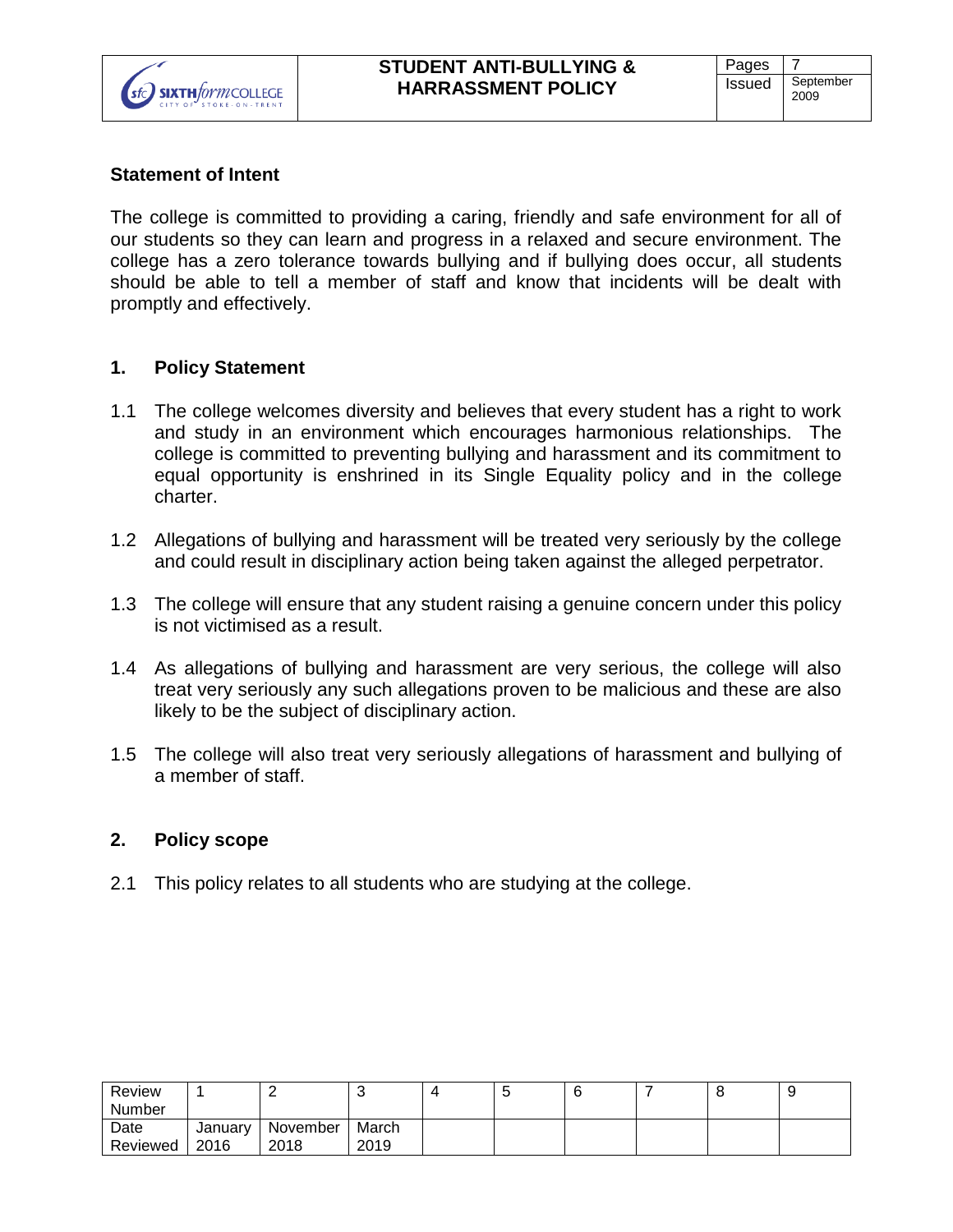

### **3. Policy aims**

- 3.1 The college has a firm commitment to equality and diversity and will not tolerate the bullying or harassment of one member of its community by another. The aim of this policy is to assist all members of the college community to develop a working environment in which bullying and harassment are known to be unacceptable and where individuals have the confidence to complain about harassment and bullying, should they arise, in the knowledge that their concerns will be dealt with confidentially, appropriately and fairly.
- 3.2 The policy is accompanied by procedures to be followed if a student feels they are being bullied or harassed in the course of their period of study at the college.

### **4. Monitoring of the policy**

4.1 The Senior Management Team will keep the implementation of this policy under review and the Assistant Principal - Head of Student Services will monitor its use.

### **5. Related policies**

- Compliments, comments, concerns and complaints
- Safeguarding
- Student Performance Management

| Review        |         |          | <b>U</b> | N |  | ◡ |  |
|---------------|---------|----------|----------|---|--|---|--|
| <b>Number</b> |         |          |          |   |  |   |  |
| Date          | January | November | March    |   |  |   |  |
| Reviewed      | 2016    | 2018     | 2019     |   |  |   |  |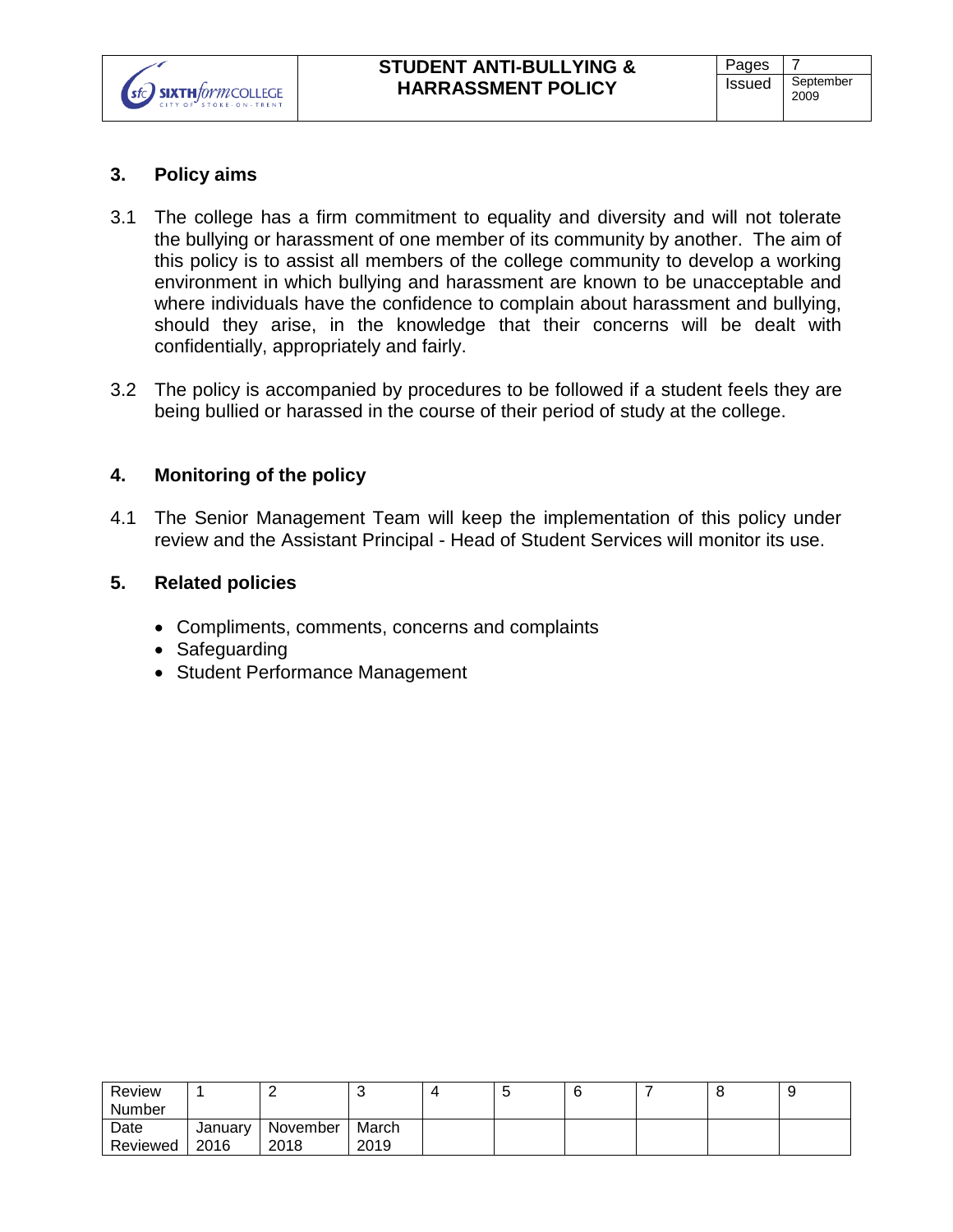

# **Procedures for dealing with Bullying and Harassment (Students)**

## **1. What are bullying and harassment?**

- 1.1 Bullying and harassment can take a variety of different forms ranging from repeatedly ignoring someone or subjecting them to unwelcome attention, to intimidation, humiliation, ridicule or offence. More extreme forms of bullying and harassment include physical threats or violence. The use of social media to bully and harass is also covered by this policy. Behaviour that may appear trivial as a single incident can constitute bullying or harassment when repeated, or in the context of the staff/student relationship.
- 1.2 Bullying and harassment may not always be intentional but are always unacceptable, whether intentional or not.
- 1.3 Some of the most prevalent forms of harassment and bullying include the following:
	- Bullying is the exercise of power over another person through negative acts or behaviour that undermines them personally and/or academically. Bullying can involve threatening, insulting, abusive, disparaging or intimidating behaviour which places inappropriate pressure on the recipient or has the effect of isolating or excluding them. Bullying can take the form of shouting, sarcasm derogatory remarks concerning academic performance or constant criticism. This could be oral, written, electronic or through a social network. Bullying is to be distinguished from reasonable academic debate or the actions of a teacher or supervisor making reasonable (but perhaps unpopular) requests of their students.
	- Sexual harassment can take the form of ridicule, sexually provocative remarks or jokes, offensive comments about dress or appearance, the display or distribution of sexually explicit material, unwelcome sexual advances or physical contact, demands for sexual favours or assault.
	- Racial harassment is usually, although not exclusively, directed at people from ethnic minorities. It may include jokes about, or gratuitous reference to a person's colour, race, religion or nationality. It can also include offensive remarks about dress, culture, or customs which have the effect of ridiculing or undermining an individual or fostering hatred and/or prejudice towards individuals or particular groups.

| Review   |         |          | w     | ັ |  | ◡<br>. |
|----------|---------|----------|-------|---|--|--------|
| Number   |         |          |       |   |  |        |
| Date     | January | November | March |   |  |        |
| Reviewed | 2016    | 2018     | 2019  |   |  |        |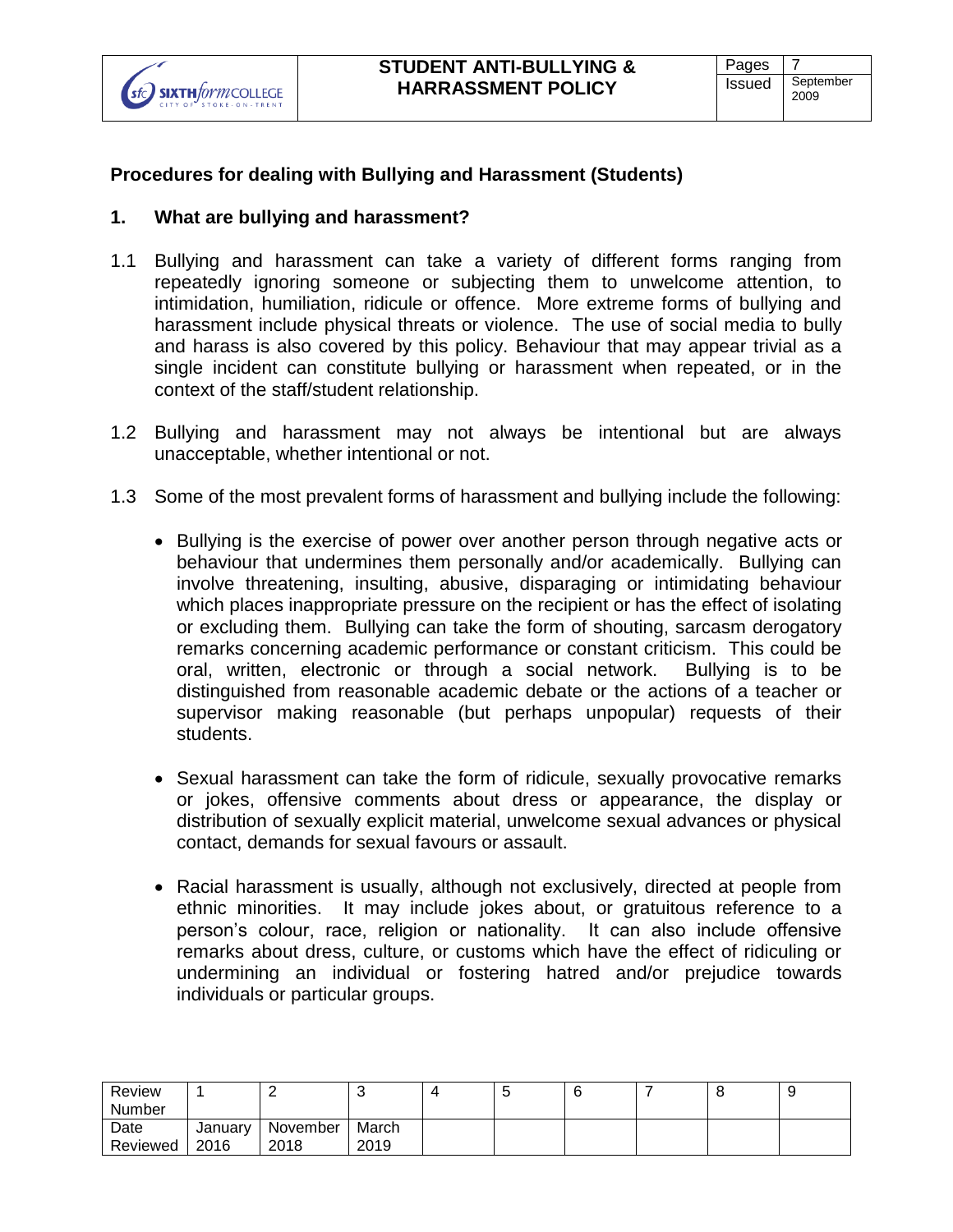- Harassment of people with disabilities can take the form of individuals being ignored, disparaged or ridiculed because of mistaken assumptions about their capabilities. Their disability rather than their ability can become the focus of attention, and harassment can include inappropriate personal remarks, jokes or inappropriate reference to an individual's appearance or behaviour.
- Harassment on the grounds of a person's sexuality may be aimed at gay men and lesbians, transgender or bisexuals and heterosexuals. Examples of harassment relating to sexuality are transgender, homophobic remarks or jokes, offensive comments relating to a person's sexuality, threats to disclose a person's sexuality to others or offensive behaviour/abuse relating to HIV or AIDS status. The European Commission code of practice on sexual harassment points out that lesbians and gay men often encounter disproportionate levels of harassment relating to their sexuality. The response of lesbians and gay men to harassment may also be complicated by the fact that in order to complain about it, or confront it, they may have to be open about their sexuality with others, perhaps for the first time.
- 1.4 The above list of examples is not exclusive and harassment can also take place on the grounds of a person's age, style of dress or any other characteristic that makes them different from the majority or from the person who harasses or bullies them. Although the terms 'bullying' and 'harassment' are not synonymous, the guidance in these procedures relates to both issues and the term 'harassment' will be used from this point onwards to encompass both. This can include hidden disabilities such as Autistic Spectrum Conditions (ASC).

# **2. Harassment – general principles**

**SIXTH** for m COLLEGE

- 2.1 The over-riding principles in dealing with allegations or concerns of harassment are that they must be taken seriously, considered carefully and addressed speedily and where possible, in confidence.
- 2.2 Any student who feels that they are the subject of harassment, either by a fellow student, a member of staff or anyone else with whom they come into contact in the course of their time at the college, may wish to make a note of incidents, dates, times and any witnesses, for future reference. Any student who considers themselves to have been the subject of harassment has the right to be listened to and to be given informed advice on how the matter may be resolved. There are usually a number of options. Anyone who feels they have been harassed is likely to wish to speak to someone with whom they feel they share something in common. For this reason they should be able to approach any member of college staff.

| Review   |         |          |       | u |  |  |
|----------|---------|----------|-------|---|--|--|
| Number   |         |          |       |   |  |  |
| Date     | January | November | March |   |  |  |
| Reviewed | 2016    | 2018     | 2019  |   |  |  |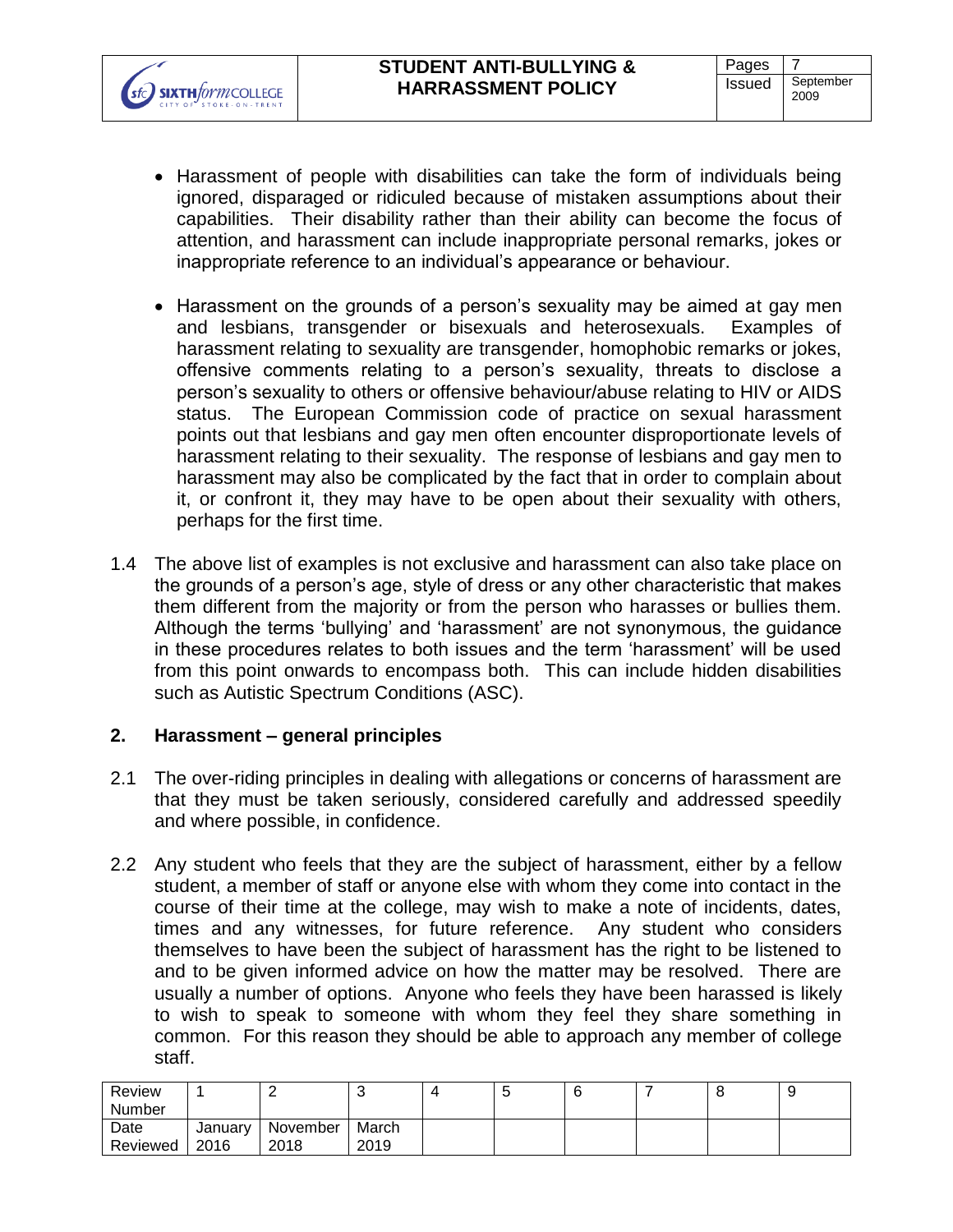2.3 Should harassment occur in a group situation, the person in authority within the group has the responsibility to recognise harassment when it occurs and to take speedy action to stop it. It is important that it is made clear to the perpetrator that such behaviour is unacceptable to the college and will not be tolerated. Silence or inaction can be seen as collusion and endorsement of such behaviour. If the person in authority is the harasser, others within the group should support the individual being harassed in taking action to report the harassment.

### **3. How will allegations of harassment be dealt with?**

3.1 In the event that a student considers that they are experiencing harassment, they have a number of options open to them. They may be able to speak directly to the individual concerned or to write to them expressing their concerns and requesting that the harassing behaviour stop immediately. Alternatively, or subsequently if they achieve no success, they may wish to talk to someone in order to obtain another perspective on the situation and to ensure that someone else knows about it and can take action with them to ensure that it stops. It is envisaged that the large majority of cases will be resolved by such informal procedures, which are described in more detail below, but a final option is to make a complaint.

#### **4. Conciliation**

**SIXTH** for m COLLEGE

- 4.1 A student who is concerned about harassment should initially discuss the matter with one of the people listed below (referred to later as an 'advisor'):
	- their Progress Coach
	- Student Services Co-ordinator
	- any member of staff with whom they feel comfortable
	- the college Counsellor
- 4.2 Any advisor who is approached by a student wishing to discuss a potential harassment issue should:
	- be aware of potential Safeguarding issues and if in doubt, consult with the college's designated Safeguarding officer.
	- find a quiet place to discuss the issue confidentially and without interruption
	- listen carefully to what they are being told and ensure that they understand the full facts
	- make brief notes as a summary
	- when they are sure they understand the issue, and if they feel confident to do so, they should discuss the options open to the student

| Review        |         |          | v     | N |  | О | ◡ |
|---------------|---------|----------|-------|---|--|---|---|
| <b>Number</b> |         |          |       |   |  |   |   |
| Date          | January | November | March |   |  |   |   |
| Reviewed      | 2016    | 2018     | 2019  |   |  |   |   |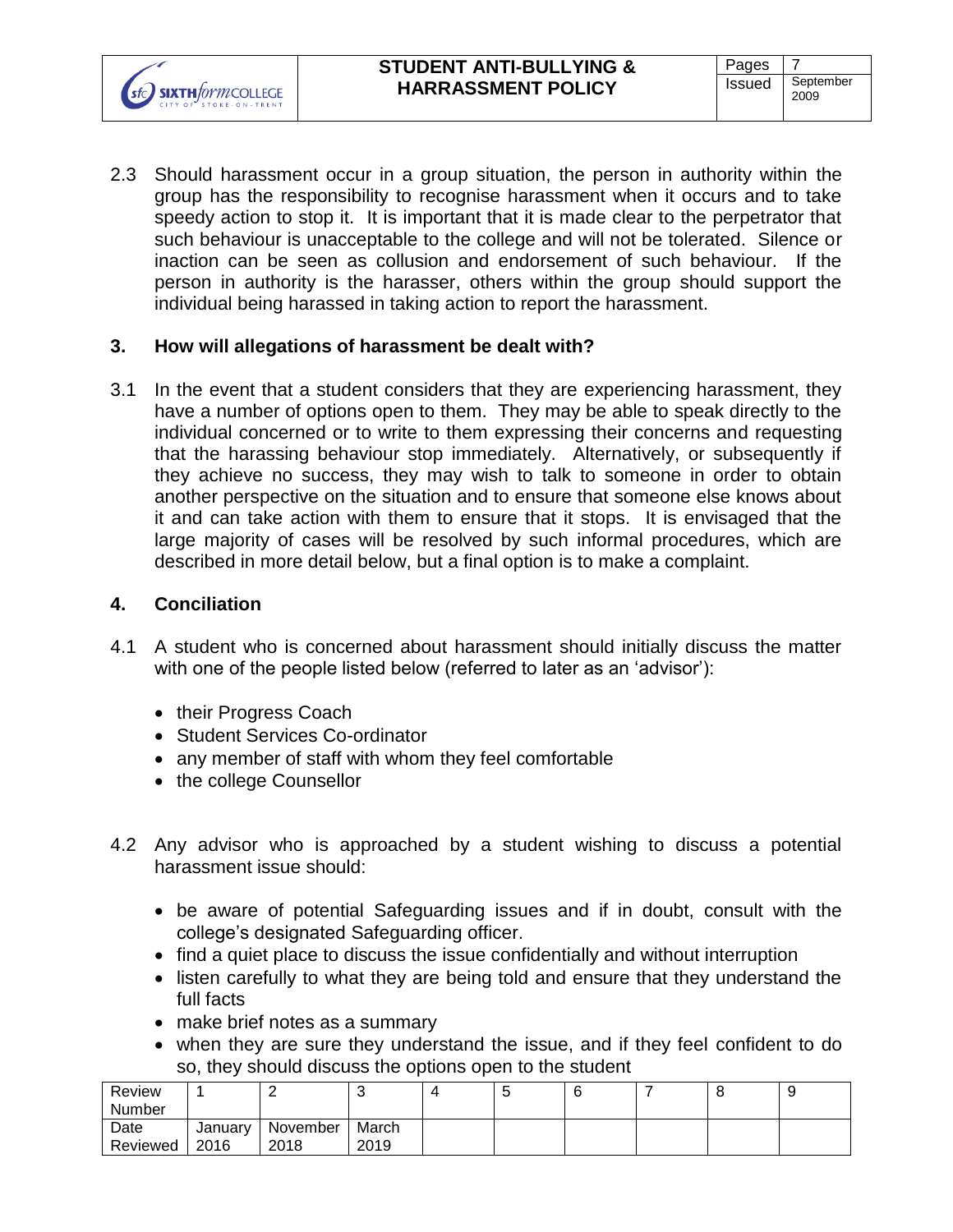**SIXTH**formCOLLEGE



- in all cases, staff and students who are aware of any incidence of harassment or bullying should pass on evidence of this to the relevant subject teacher or Progress Coach
- 4.3 Confidentiality is very important in dealing with cases of alleged harassment as experience shows that they will be much more difficult to resolve through conciliation if information about the matter becomes common knowledge. Anyone approaching a member of staff or other individual for advice may, however, wish to be accompanied by a friend. However, as stated in 4.2, in all cases, the advisor should inform the relevant Progress Coach and Student Services Co-ordinator of the alleged harassment.
- 4.4 If, after having been approached, the advisor wishes to obtain guidance on how to deal with an alleged case of harassment, they should seek the agreement of the person who has confided in them to that course of action and then consult with the student's Progress Coach, or Student Services Co-ordinator. If the advisor does not feel able to help in a particular case, they should explain the reasons to the complainant and refer them to another advisor.
- 4.5 Having heard the facts about the incident and the context of the action or behaviour that caused concern, there are a number of options available to the advisor to facilitate resolution of the matter. For example:
	- the advisor could talk to the alleged harasser to try and resolve the conflict or
	- the student who has experienced harassment could be encouraged to talk to the alleged harasser on their own or with a friend, who should be a member of the college, accompanying them. The purpose of the conversation would be to make the perpetrator aware of the way their behaviour has been perceived and ask them not to repeat it or
	- the advisor could facilitate a meeting between both parties to give the student the opportunity to talk to the alleged harasser and explain their view of the offending behaviour. Normally, the advisor should not take action following an approach concerning harassment without the agreement of the individual concerned other than to inform the relevant Progress Coach and Student Services Co-ordinator.
- 4.6 As well as aiming to resolve matters through conciliation, advisors should consider appropriate action to facilitate the restoration of working relationships after the event.

| Review   |         |          |       | u |  |  |
|----------|---------|----------|-------|---|--|--|
| Number   |         |          |       |   |  |  |
| Date     | January | November | March |   |  |  |
| Reviewed | 2016    | 2018     | 2019  |   |  |  |